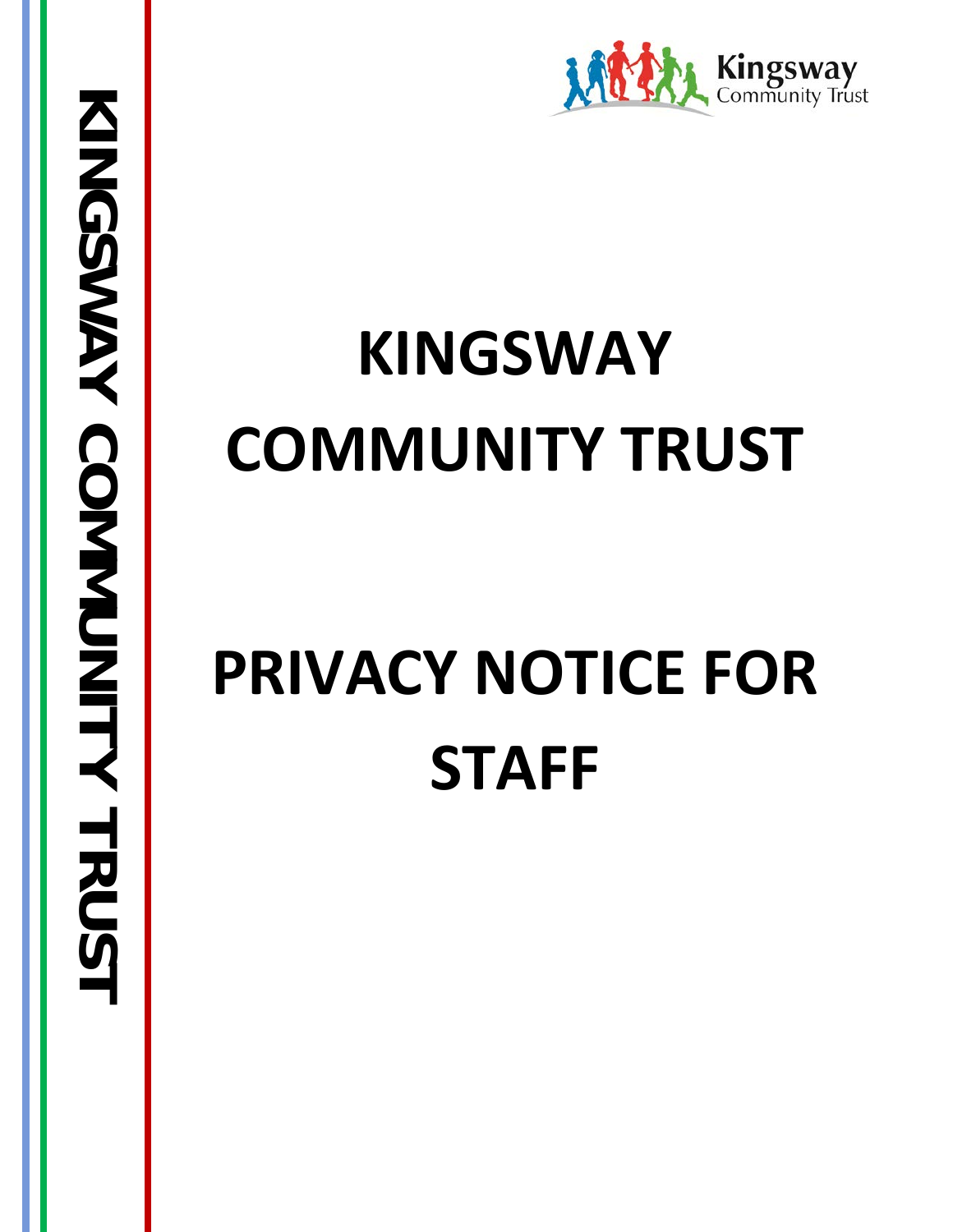## **Privacy Notice for Staff – How we use school workforce information**

Kingsway Community Trust is the Data Controller for the purposes of the Data Protection Act 2018.

**The categories of school workforce information that we collect, process, hold and share include:**

| Personal Information        | Name, date of birth, gender, address, email address, telephone number |
|-----------------------------|-----------------------------------------------------------------------|
|                             | National Insurance number                                             |
|                             | Employee or teacher number                                            |
|                             | <b>Medical conditions</b>                                             |
| Characteristics             | Ethnicity, language, nationality, country of birth                    |
| Attendance Information      | Sessions attended, number of absences, reasons for absence            |
|                             | References                                                            |
|                             | Self-Disclosure forms                                                 |
|                             | <b>DBS</b> checks                                                     |
|                             | Verification of the right to work in the UK                           |
| Employment / Recruitment /  | Start dates                                                           |
| <b>Contract Information</b> | Hours worked                                                          |
|                             | Post / roles                                                          |
|                             | Salary information                                                    |
|                             | P45 forms                                                             |
|                             | Pensions information                                                  |
| Other                       | Appraisal / Performance Management notes and reports                  |
|                             | Qualifications                                                        |
|                             | DBS evidence                                                          |
|                             | Disciplinary information                                              |
|                             | Grievances                                                            |
|                             | <b>CCTV</b> imaging                                                   |
|                             | <b>Staff Photographs</b>                                              |

This list is not exhaustive.

#### **Why we collect and use this information**

We use school workforce data for:

- Contractual requirements
- Employment checks, e.g. DBS, right to work in the UK
- Salary requirements
- Performance Management
- Enable the development of a comprehensive picture of the workforce and how it is deployed
- Inform the development of recruitment and retention policies
- Monitoring attendance for payroll purposes
- Signing in and out of the building for health and safety reasons
- Staff boards in school
- Staff information on school websites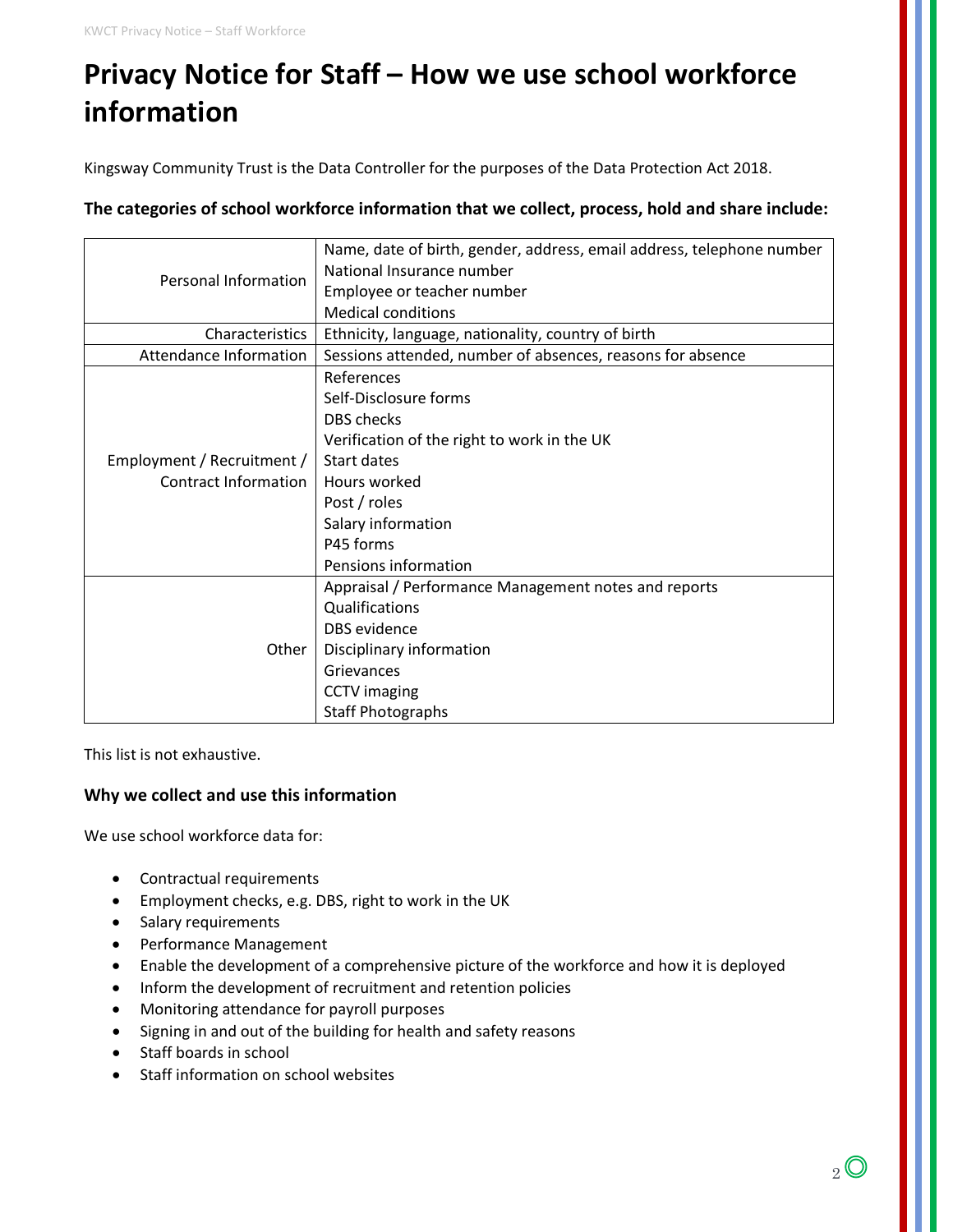#### **The lawful basis on which we process this information**

We process this information under under the Data Protection Act 2018.

Under the UK General Data Protection Regulation (UK GDPR), the legal basis / bases we rely on for processing personal information for general purposes are:

- (6a) Consent: employees and others who work in the school have given clear consent for us to process their personal data for the purposes indicated above.
- (6c) A Legal obligation: the processing is necessary for us to comply with the law.
- (6d) A duty to safeguard pupils: the processing is necessary in order to protect the vital interests of the data subject (children); (e.g. we are required to have evidence that staff have DBS clearance).
- (6e) Public task: the processing is necessary for us to perform a task in the public interest or for our official functions, and the task or function has a clear basis in law.

The lawful bases for processing personal data are set out in Article 6 of the UK General Data Protection Regulation.

Special Categories of data are set out in Article 9 of the UK General Data Protection Regulation. Kingsway Community Trust will work within the conditions of GDPR - Article 9 of the UK GDPR:

- (9.2a) explicit consent. In circumstances where we seek consent, we make sure that the consent is unambiguous and for one or more specified purposes, is given by an affirmative action and is recorded as the condition for processing. Examples of our processing include staff dietary requirements, and health information we receive from our staff who require a reasonable adjustment to access our site and services.
- (9.2b) processing is necessary for the purposes of carrying out the obligations and exercising specific rights of the controller or of the data subject in the field of employment and social security and social protection law in so far as it is authorised by Union or Member State law or a collective agreement pursuant to Member State law providing for appropriate safeguards for the fundamental rights and the interests of the data subject.
- (9.2c) where processing is necessary to protect the vital interests of the data subject or of another natural person. An example of our processing would be using health information about a member of staff in a medical emergency.
- (9.2f) for the establishment, exercise or defence of legal claims. Examples of our processing include processing relating to any employment tribunal or other litigation.
- (9.2g) reasons of substantial public interest. As a school, we are a publicly funded body and provide a safeguarding role to young and vulnerable people. Our processing of personal data in this context is for the purposes of substantial public interest and is necessary for the carrying out of our role. Examples of our processing include the information we seek or receive as part of investigating an allegation.
- (9.2j) for archiving purposes in the public interest. The relevant purpose we rely on is Schedule 1 Part 1 paragraph 4 – archiving. An example of our processing is the transfers we make to the County Archives as set out in our Records Management Policy.

We process criminal offence data under Article 10 of the UK GDPR.

Our Data Protection Policy highlights the conditions for processing in Schedule 1 of the Data Protection Act 2018 that we process Special Category and Criminal Offence data under.

#### **Collecting this information**

Whilst the majority of information you provide to us is mandatory, some of it is provided to us on a voluntary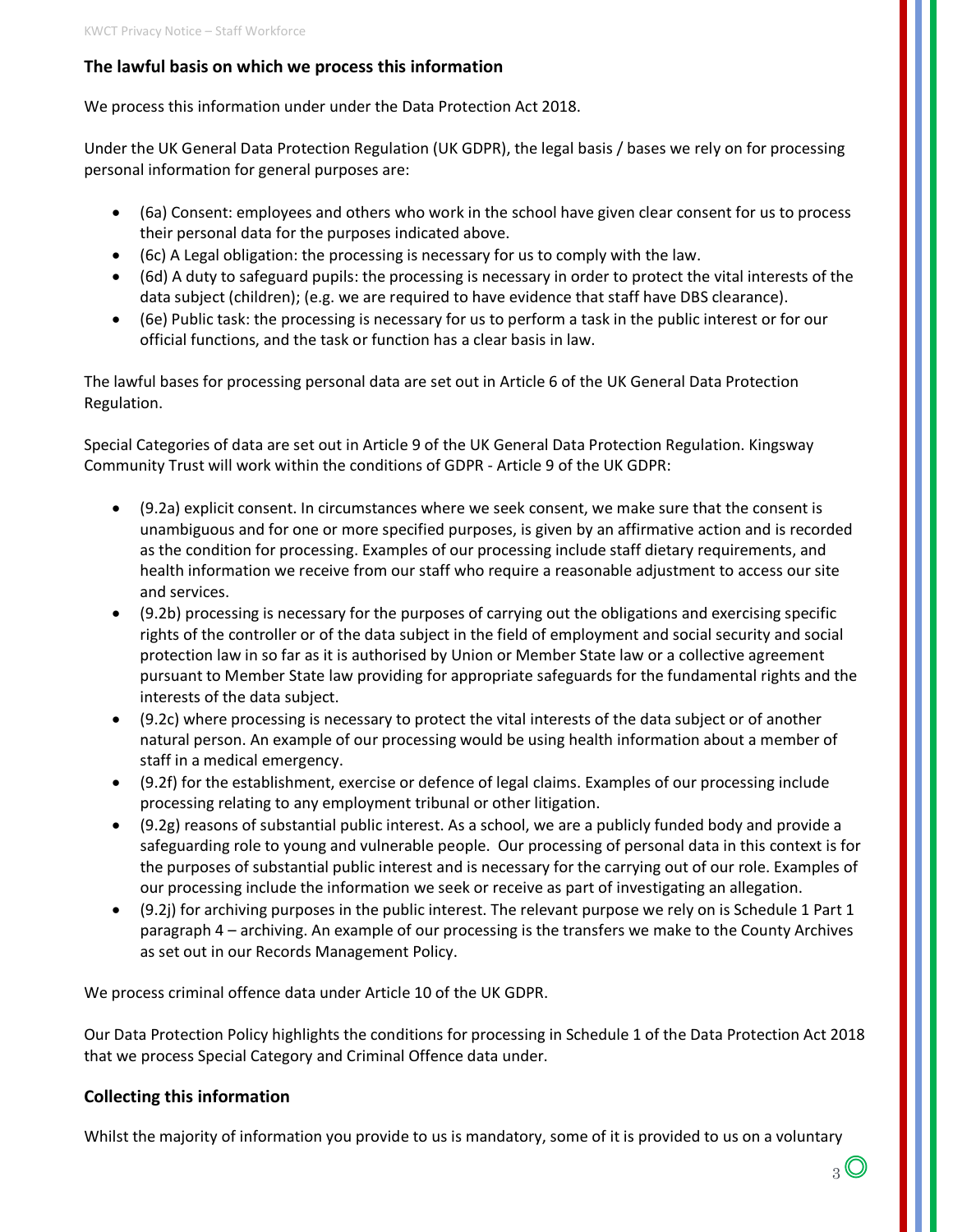basis. In order to comply with data protection legislation, we will inform you whether you are required to provide certain school workforce information to us or if you have a choice in this.

#### **Storing this information**

We keep information about you on computer systems and also sometimes on paper. This information is securely stored with rigorous encryption, password and permission levels for information store electronically and with restricted access to secure storage faciliites for paper based information. We hold school workforce data for the appropriate length of time according to the type of information it is, after which, it is securely disposed of.

#### **We routinely share this information with:**

- Our local authority (if this relates to a safeguarding issue)
- The department for Education (DfE)
- One Education our HR & Payroll provider

#### **Why we share school workforce information**

We do not share information about workforce members with anyone without consent unless the law and our policies allow us to do so.

We share personal data with the Department for Education (DfE) on a statutory basis. This data sharing underpins workforce policy monitoring, evaluation, and links to school funding / expenditure and the assessment educational attainment.

We are required to share information about our pupils with the (DfE) under section 5 of the Education (Supply of Information about the School Workforce) (England) Regulations 2007 and amendments.

#### **Data collection requirements**

The DfE collects and processes personal data relating to those employed by schools (including Multi Academy Trusts) and local authorities that work in state funded schools (including all maintained schools, all academies and free schools and all special schools including Pupil Referral Units and Alternative Provision). All state funded schools are required to make a census submission because it is a statutory return under sections 113 and 114 of the Education Act 2005

To find out more about the data collection requirements placed on us by the Department for Education including the data that we share with them, go to [https://www.gov.uk/education/data-collection-and-censuses](https://www.gov.uk/education/data-collection-and-censuses-for-schools)[for-schools.](https://www.gov.uk/education/data-collection-and-censuses-for-schools)

The department may share information about school employees with third parties who promote the education or well-being of children or the effective deployment of school staff in England by:

- Conducting research or analysis
- Producing statistics
- Providing information, advice or guidance

The department has robust processes in place to ensure that the confidentiality of personal data is maintained and there are stringent controls in place regarding access to it and its use. Decisions on whether DfE releases personal data to third parties are subject to a strict approval process and based on a detailed assessment of: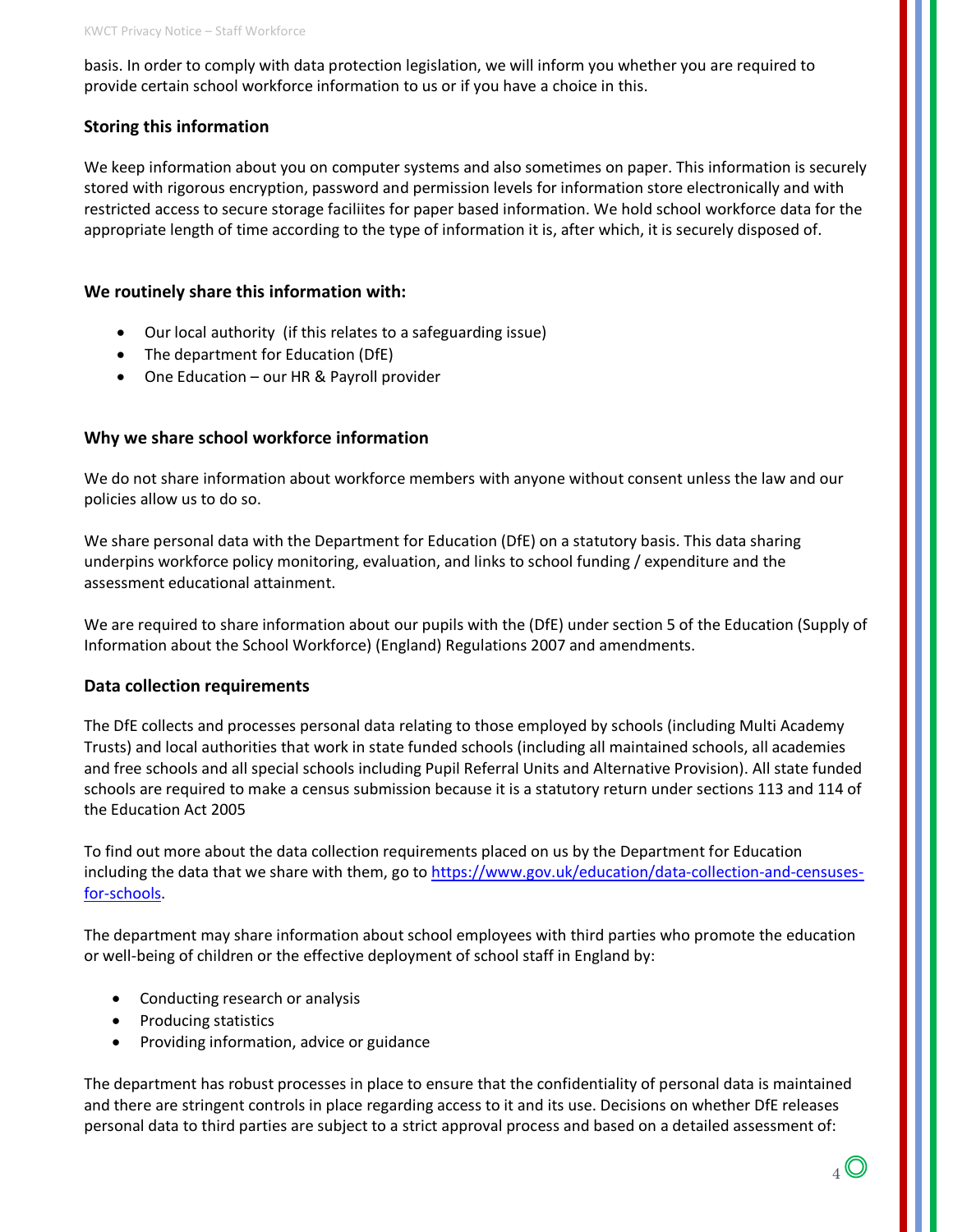- Who is requesting the data
- The purpose for which it is required
- The level and sensitivity of data requested; and
- The arrangements in place to securely store and handle the data

To be granted access to school workforce information, organisations must comply with its strict terms and conditions covering the confidentiality and handling of the data, security arrangements and retention and use of the data.

For more information about the department's data sharing process, please visit: <https://www.gov.uk/data-protection-how-we-collect-and-share-research-data>

To contact the department:<https://www.gov.uk/contact-dfe>

#### **Requesting access to your personal data**

Under data protection legislation, you have the right to request access to information about you that we hold. To make a request for your personal information, please use the link below. This request will then be actioned by our Data Protection Officer.

#### <https://www.globalpolicing.co.uk/data/>

If you make a subject access request, and if we do hold information about you, we will:

- Give you a description of it
- Tell you why we are holding and processing it, and how long we will keep it for
- Explain where we got it from, if not from you or your child
- Tell you who it has been, or will be, shared with
- Let you know whether any automated decision-making is being applied to the data, and any consequences of this
- Give you a copy of the information in an intelligible form

You also have the right to:

- Object to processing of personal data that is likely to cause, or is causing, damage or distress
- Prevent processing for the purpose of direct marketing
- Object to decisions being taken by automated means
- In certain circumstances, have inaccurate personal data rectified, blocked, erased or destroyed; and
- Claim compensation for damages caused by a breach of the Data Protection regulations

#### **Other rights**

Under data protection law, individuals have certain rights regarding how their personal data is used and kept safe, including the right to:

- Object to the use of personal data if it would cause, or is causing, damage or distress
- Prevent it being used to send direct marketing
- Object to decisions being taken by automated means (by a computer or machine, rather than by a person)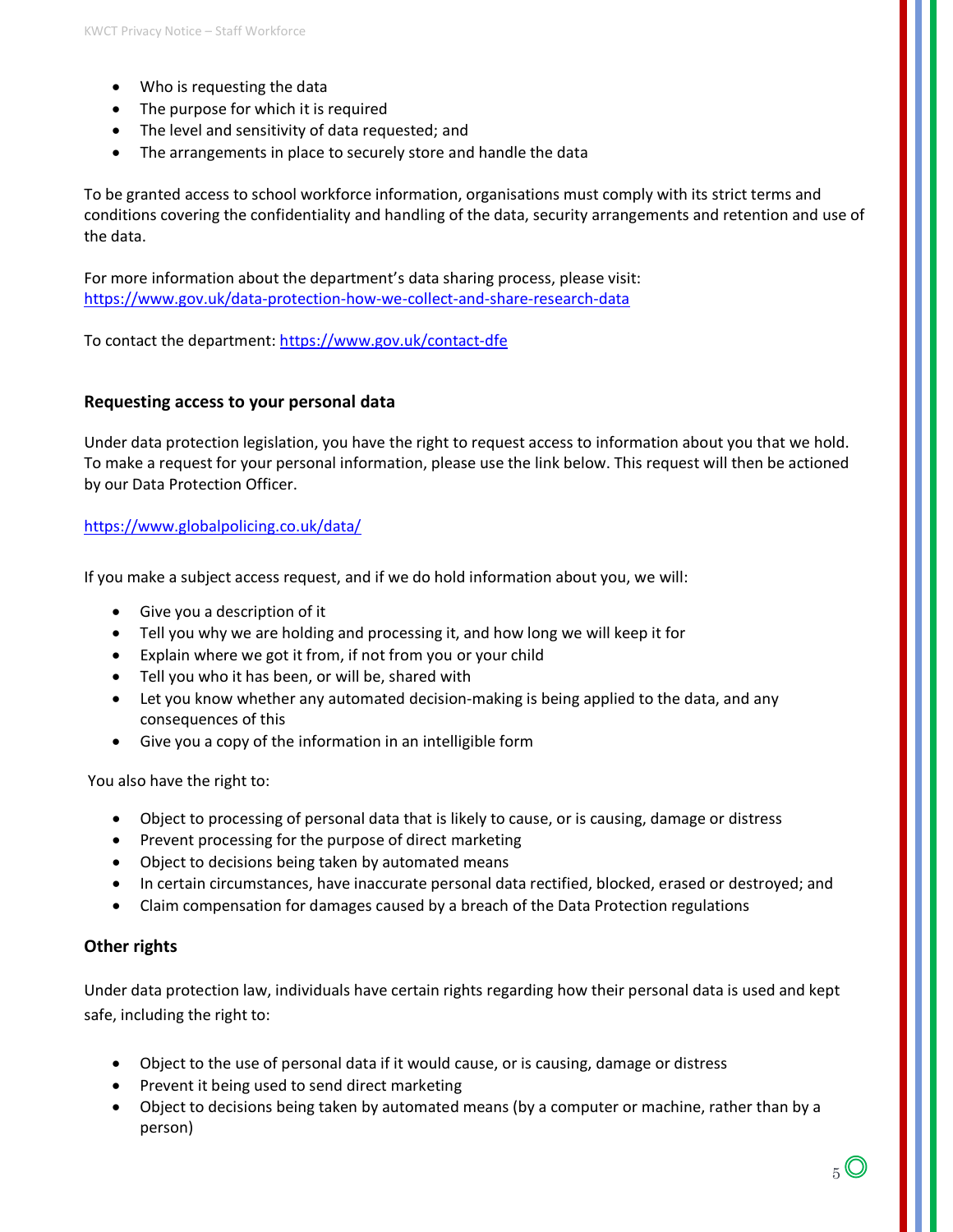- In certain circumstances, have inaccurate personal data corrected, deleted or destroyed, or restrict processing
- Claim compensation for damages caused by a breach of the data protection regulations

To exercise any of these rights, please contact your Head of School.

#### **Complaints**

We take any complaints about our collection and use of personal information very seriously. If you think that our collection or use of personal information is unfair, misleading or inappropriate, or have any other concern about our data processing, please raise this with us in the first instance.

To make a complaint, please contact our data protection officer.

Alternatively, you can make a complaint to the Information Commissioner's Office:

- Report a concern online at<https://ico.org.uk/concerns/>
- Call 0303 123 1113
- Or write to: Information Commissioner's Office, Wycliffe House, Water Lane, Wilmslow, Cheshire, SK9 5AF

#### **Further information**

If you would like to discuss anything in this privacy notice, please contact your Head of School.